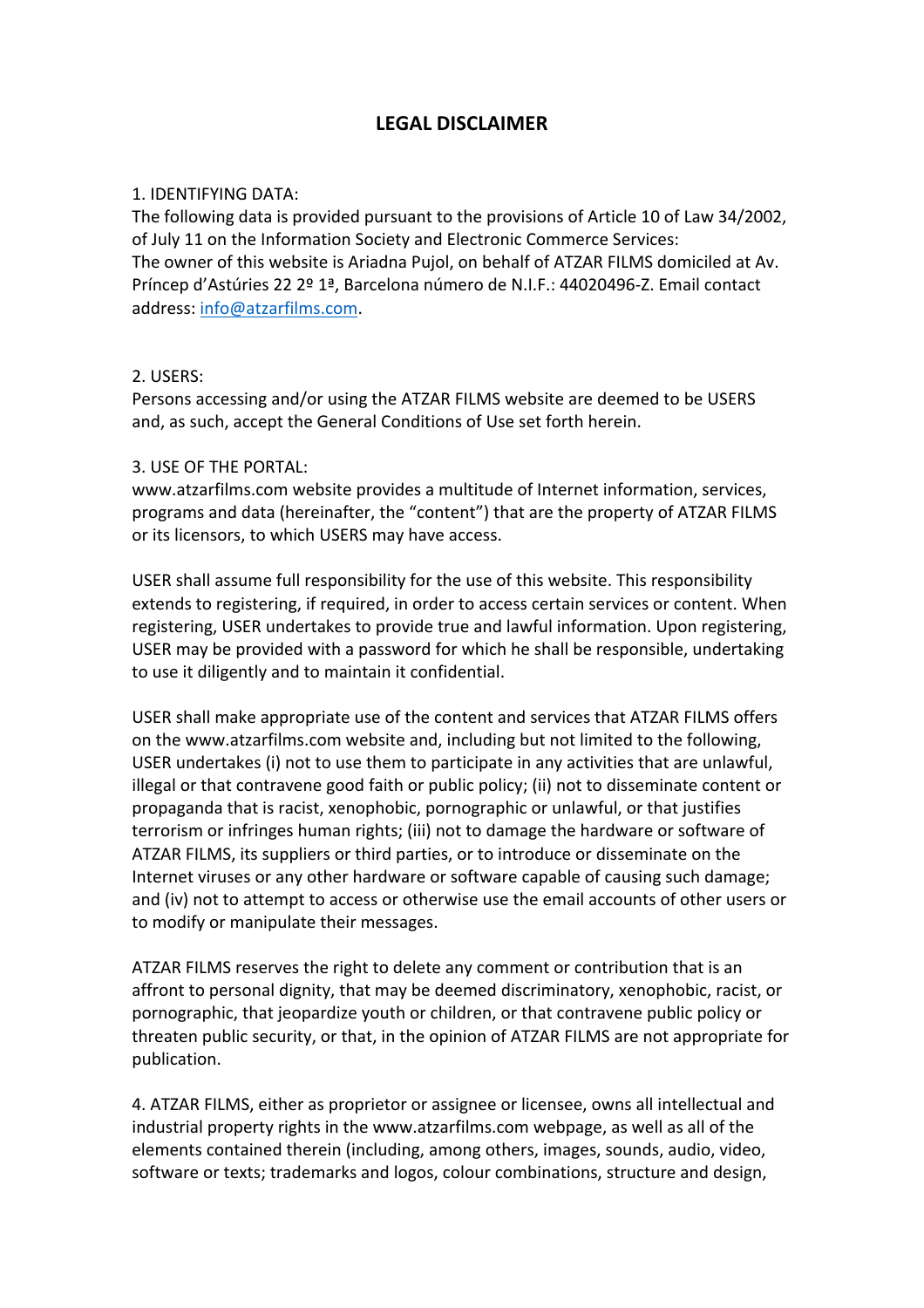selection of the materials used, computer programs necessary for its functioning, access and use, etc.), which are the property of ATZAR FILMS or its licensors.

USER undertakes to respect all of ATZAR FILMS' intellectual and industrial property rights. USER may view the elements and content of this web page and may print, copy or store them in the hard disk of his computer or in any other device, providing that he does so solely and exclusively for his own personal and private use. It is strictly forbidden to reproduce, transform, distribute, publicly disseminate, provide or in any way commercially exploit this web content, including the modification, alteration or disassembly thereof. USER shall refrain from deleting, modifying, overriding or manipulating any protection device or security system installed on this webpage.

USER shall likewise refrain from using content from this webpage for inclusion on another webpage.

5. ATZAR FILMS shall not be liable in any case for damage of any nature that may be sustained as a result of, among others, errors or omissions in the web content, unavailability of the webpage, or viruses or malicious or damaging programs in its content, despite having adopted the necessary technological measures to prevent them.

6. ATZAR FILMS reserves the right without prior notice to modify this website as deemed warranted, and may change, delete or add content and services provided through the web, as well as the way they are presented or where they are located.

7. ATZAR FILMS may use cookies to personalize and facilitate USER's navigation on this website. Cookies shall be associated only with an anonymous USER and his computer, and do not provide references that reveal USER's personal data. USER may configure his navigator to notify him and reject the installation of cookies sent by ATZAR FILMS, without preventing USER from accessing the website content.

8. In the event that the website contains links or hyperlinks to other Internet sites, ATZAR FILMS shall not exercise any type of control with respect to those sites and their content.

At no time shall ATZAR FILMS assume any responsibility for content accessed through a link to another website, nor does ATZAR FILMS guarantee its technical availability or the quality, accuracy, exactness, depth, veracity, validity or constitutionality of any material or information accessed through such hyperlinks or on other Internet sites.

In that regard, the inclusion of external links does not imply any type of association, merger or interest in the accessed entities.

9. Without prior notice, ATZAR FILMS reserves the right to deny or withdraw access to this web and/or its services to users who breach these General Conditions of Use, whether it be at ATZAR FILMS' own request or at the request of a third party.